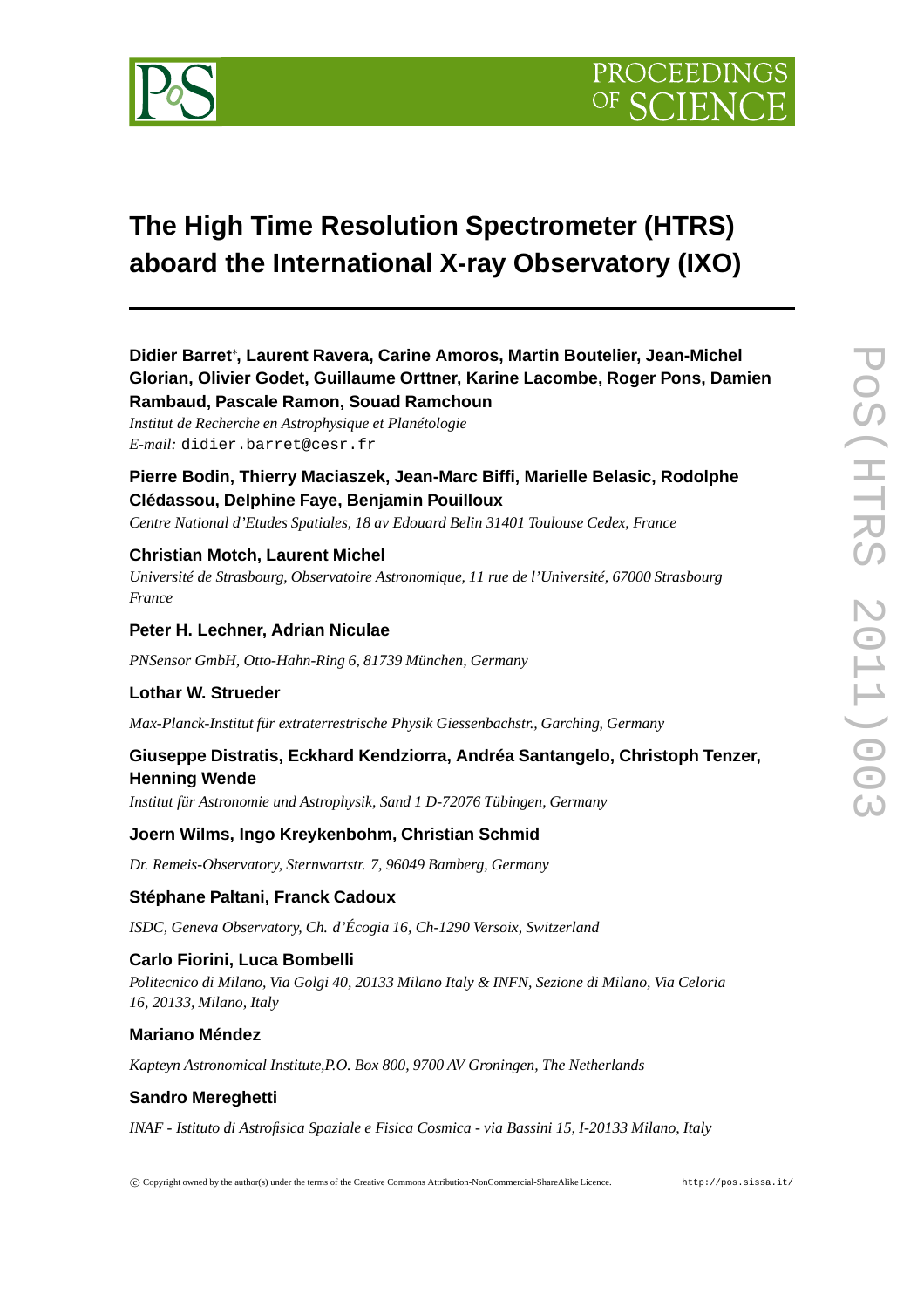

# PROCEEDINGS  $OF$

The High Time Resolution Spectrometer (HTRS) is a non-imaging instrument, based on a monolithic array of Silicon Drift Detectors (SDDs) with 31 cells in a circular envelope and an X-ray sensitive volume of 4.5 cm<sup>2</sup> x 450  $\mu$ m. It can perform observations of the brightest X-ray sources of the sky (up to 12 Crab) in the 0.3-15 keV range, with sub-millisecond time resolution, low deadtime, low pile-up (both much less than 2% at 1 Crab), and CCD type energy resolution (goal of 150 eV FWHM at 6 keV). In this paper, we present the mechanical, thermal and electrical design of the HTRS, as studied for the International X-ray Observatory [1]. We also illustrate its performance as assessed through Monte Carlo simulations.

*Fast X-ray timing and spectroscopy at extreme count rates: Science with the HTRS on the International X-ray Observatory - HTRS2011, February 7-11, 2011 Champery, Switzerland*

∗Speaker.

c Copyright owned by the author(s) under the terms of the Creative Commons Attribution-NonCommercial-ShareAlike Licence.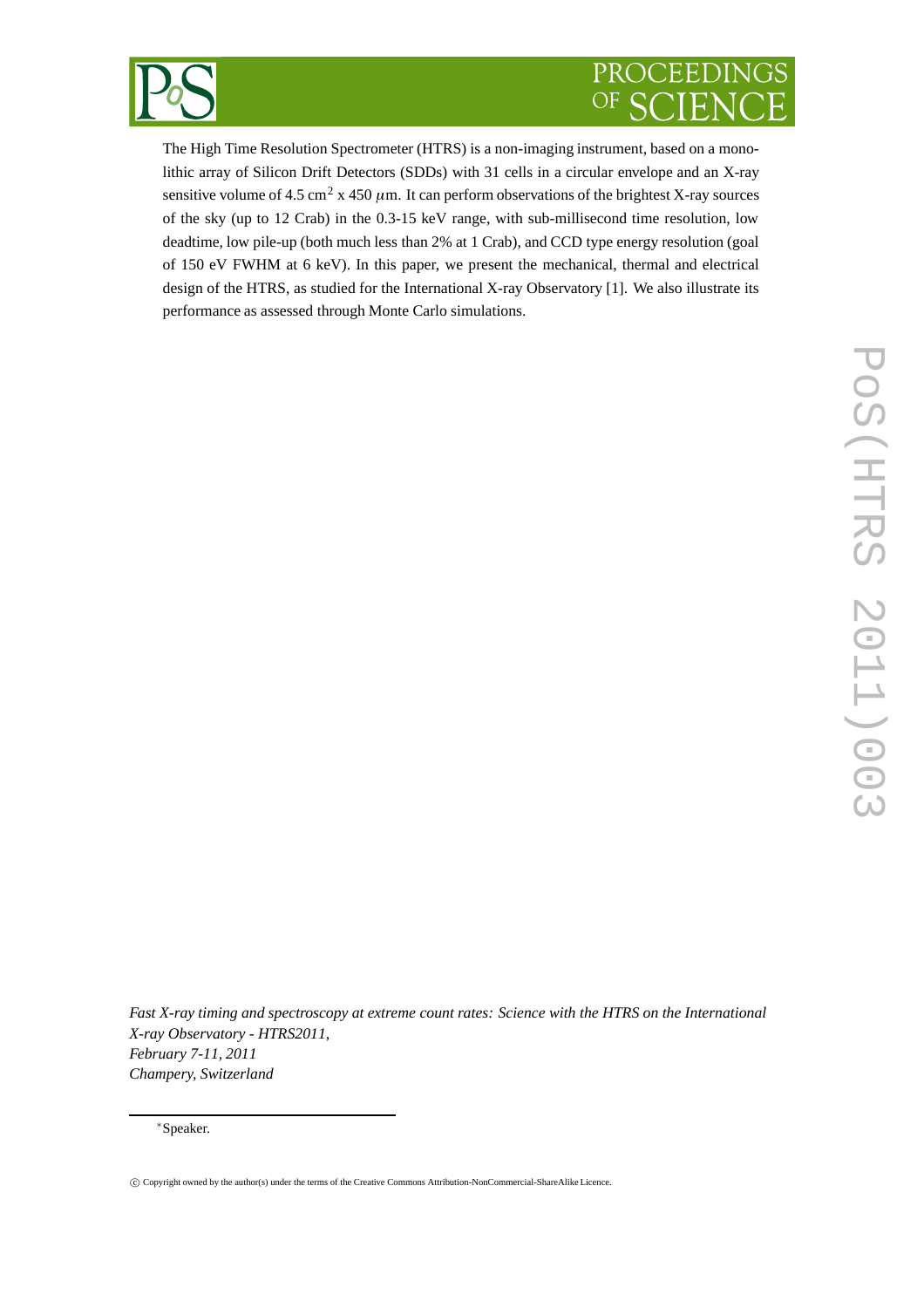### **1. INTRODUCTION**

Measuring the distribution of stellar mass black hole spins, constraining the equation of state of matter at supra-nuclear densities and probing strong field general relativity [2] require the capability to observe bright galactic X-ray binaries (black hole X-ray novae, type I X-ray bursters, ...), with count rates exceeding several hundred thousand counts per second up to a few millions (i.e. sources brighter than a few 100 mCrab up to several Crabs). The top level HTRS requirements, as derived for IXO, are listed in Table 1. In order to meet those requirements, the HTRS is made as an array of 31 silicon drift detectors (SDDs), operated out of focus, in such a way that the focal beam from the IXO mirrors is spread almost uniformly over the full array (the SDD array is described in details in a companion paper Lechner et al., same issue).

| Max count rate (nominal)  | 2 Mcounts/s ( $\sim$ 12 Crab) |
|---------------------------|-------------------------------|
| Energy range              | $0.3 - 15 \text{ keV}$        |
| Energy resolution @ 6 keV | $<$ 200 eV/150 eV (goal)      |
| Minimum time resolution   | 10 microseconds               |
| Deadtime @ 1 Crab         | $< 2\%$                       |
| Pile-up @ 1 Crab          | $< 2\%$                       |

**Table 1:** The HTRS top level requirements

## **2. HTRS functional breakdown**

The HTRS is made of two assemblies (see figure 1): The Focal Plane Assembly (FPA) including the Detector Unit (DU) and the filter wheel (FW) and the Electronics Box (EB) which includes the Pre-Processing Unit (PPU) and the Data Processing Unit (DPU).

In the Detector Unit (DU), the Front End Electronic (FEE) is located close to the detector array. It is made of 4 analog Application Specific Integrated Circuits (ASICs) that process the 31 detector signals. The FEE sends its outputs to the Pre-Processing Unit (PPU) which is located in the electronics box one meter away. The shaping of the detector signals and the detection of the events is partially done in the FEE and in the PPU. Two options (so-called analog shaping option and digital shaping option) are currently studied, with the baseline being the more advanced analog option. For each detected photon the PPU provides the raw data (amplitude and time) to the DPU.

We have designed the HTRS in order to reduce the impact of failures. The detector array, its associated readout electronics (FEE and PPU) and part of the power distribution are split in four quadrants. The DPU and part of the Power Conversion and Distribution Unit (PCDU) are used in cold redundancy. There are two DPUs and two PCDUs, but only one of each is on at any given time. The filter wheel uses a single motor equipped with two coils, so that it can be driven by both DPUs.

The preliminary CAD design of the HTRS FPA is shown in Fig. 2. The size, mass and power budgets of the HTRS are given in Table 2.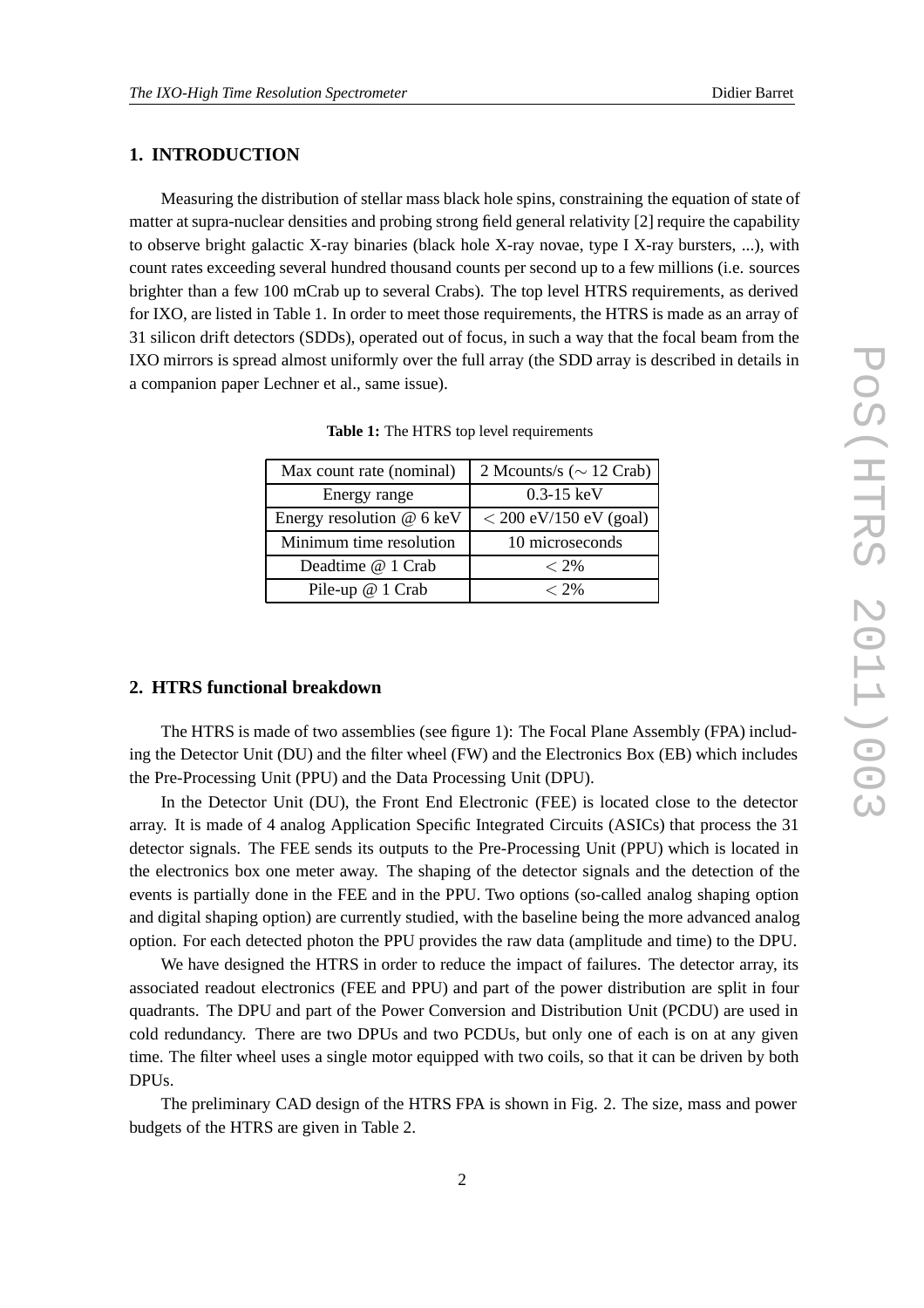



**Figure 1:** HTRS functional breakdown. The HTRS is made of two assemblies: the focal plane assembly (left) and the electronics box (right). The SDD readout electronics is located in the DU. The electronics box is located less than 1 meter away from the FPA. The DPUs are used in cold redundancy.



**Figure 2:** The CAD design of the HTRS FPA (cutaway view on the left and an external view on the right). The thermal decoupling between the FPA and DU is achieved through four titanium blades, located at each corner (see right hand side figure).

For the thermal architecture, we have considered that i) the temperature of the detector array should be  $-40\pm1°C$  during operations (the temperature is regulated by the HTRS DPU); ii) the cold interface with the spacecraft is regulated at  $-50\pm2.5^{\circ}$ C in each HTRS mode (operating and non operating); iii) the Movable Instrument Platform (MIP) is at room temperature (the exact temperature range is not defined yet; it should be within  $-10^{\circ}\text{C}$  and  $+40^{\circ}\text{C}$ ); and iv) the HTRS setting time (which includes the detector array thermal stabilization) should be as short as possible (shorter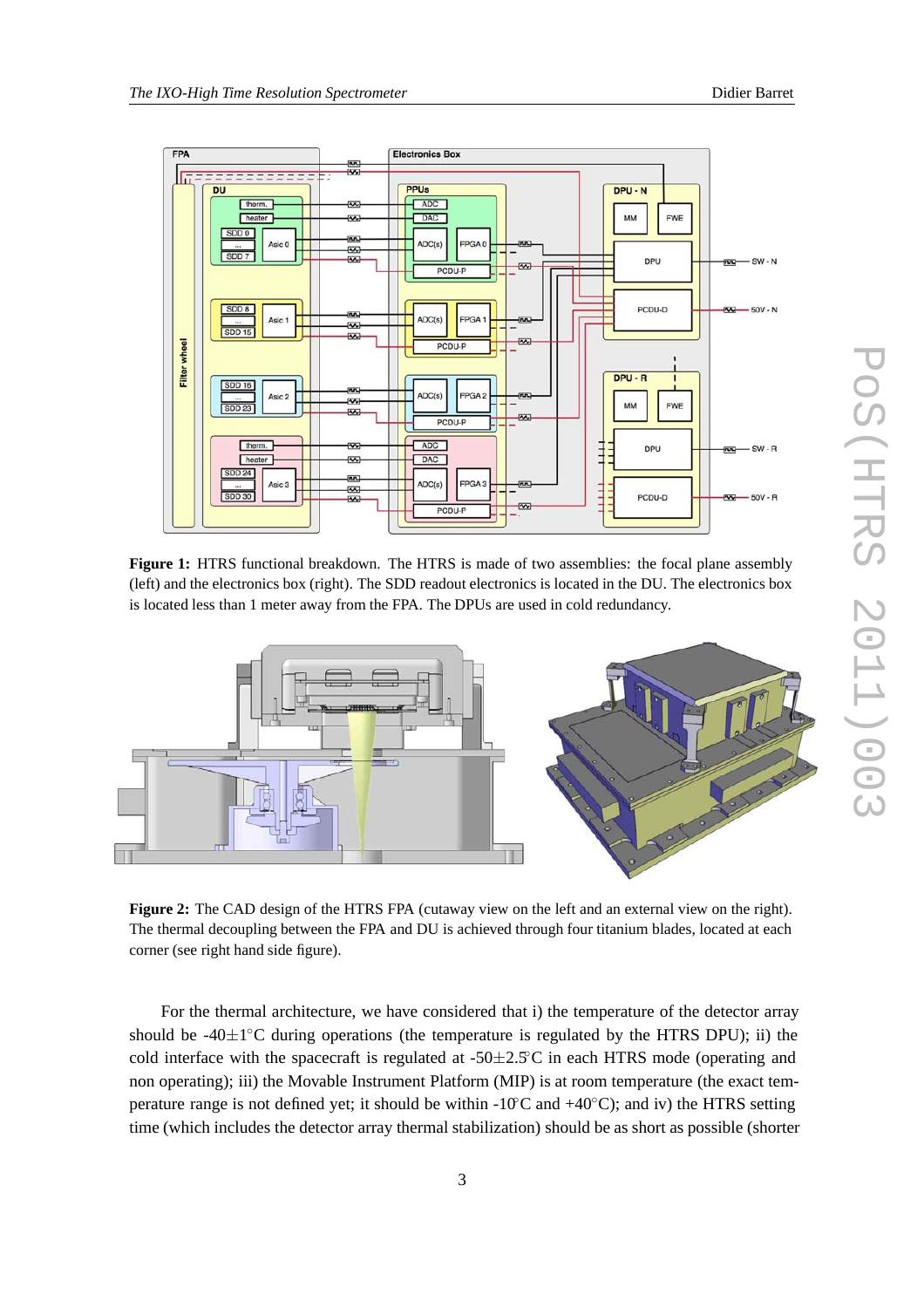| Dimensions                                      | <b>Mass</b>          | Power at peak                              |
|-------------------------------------------------|----------------------|--------------------------------------------|
|                                                 | with 20% contingency | 70% DC-DC conv. $\text{eff.}+20\%$ margins |
| $310x230x155$ mm <sup>3</sup> (FPA)             |                      |                                            |
| $360x233x175$ mm <sup>3</sup> (electronics box) | $30.3 \text{ kg}$    | 145 W                                      |

**Table 2:** The HTRS size, mass and power budgets.

than 20 minutes). With all these constraints, we have chosen the thermal decoupling to be done between the FPA structure and the detector unit, using four titanium blades (see Fig. 2).

#### **2.1 The Focal plane assembly**

#### **2.1.1 The detector unit (DU)**

The HTRS instrument is based on a Silicon Drift Detector (SDD). The SDD principle uses a built-in potential gradient to collect radiation-generated electrons on a small sized anode (Fig. 3). That way the device combines a large sensitive area up to 1 cm<sup>2</sup> and a small value of the readout capacitance of the order of 100 fF [3]. The small capacitance allows X-ray spectroscopy measurements with CCD-like energy resolution  $(< 150 \text{ eV}$  FWHM at 6 keV) and high count rate capability up to  $10^6$  photons per second [4]. The integration of the first transistor of the amplifying electronics makes the sensor insensitive to microphonic noise and electronic pickup. The SDD concept is of enormous flexibility in the choice of sensor size and shape. By integrating a number of SDDs to a monolithic array, large sensitive areas can be obtained, while maintaining the performance properties of the single device [5].



**Figure 3:** Schematic view of a cylindrical Silicon Drift Detector. Electrons are guided by a radial electric field generated by the system of concentric drift rings towards the small sized collecting anode and the readout transistor in the centre of the device.

The HTRS sensor is a multi-channel SDD consisting of 31 cells with a circular envelope of 24 mm diameter and a total area of  $4.5 \text{ cm}^2$ . The central cell is circular, the outer cells have the shape of ring sectors and are arranged in three rings of 1 x 6 and 2 x 12 cells (Fig. 4). All cells have equal areas of 14.6 mm<sup>2</sup> (to be exposed to comparable proton fluxes along the mission lifetime). The Silicon thickness is 450  $\mu$  [6].

One surface of the sensor is filled with the integrated readout structures and the drift ring system defining the collecting electric field. The 31 SDD cells are logically grouped in four quadrants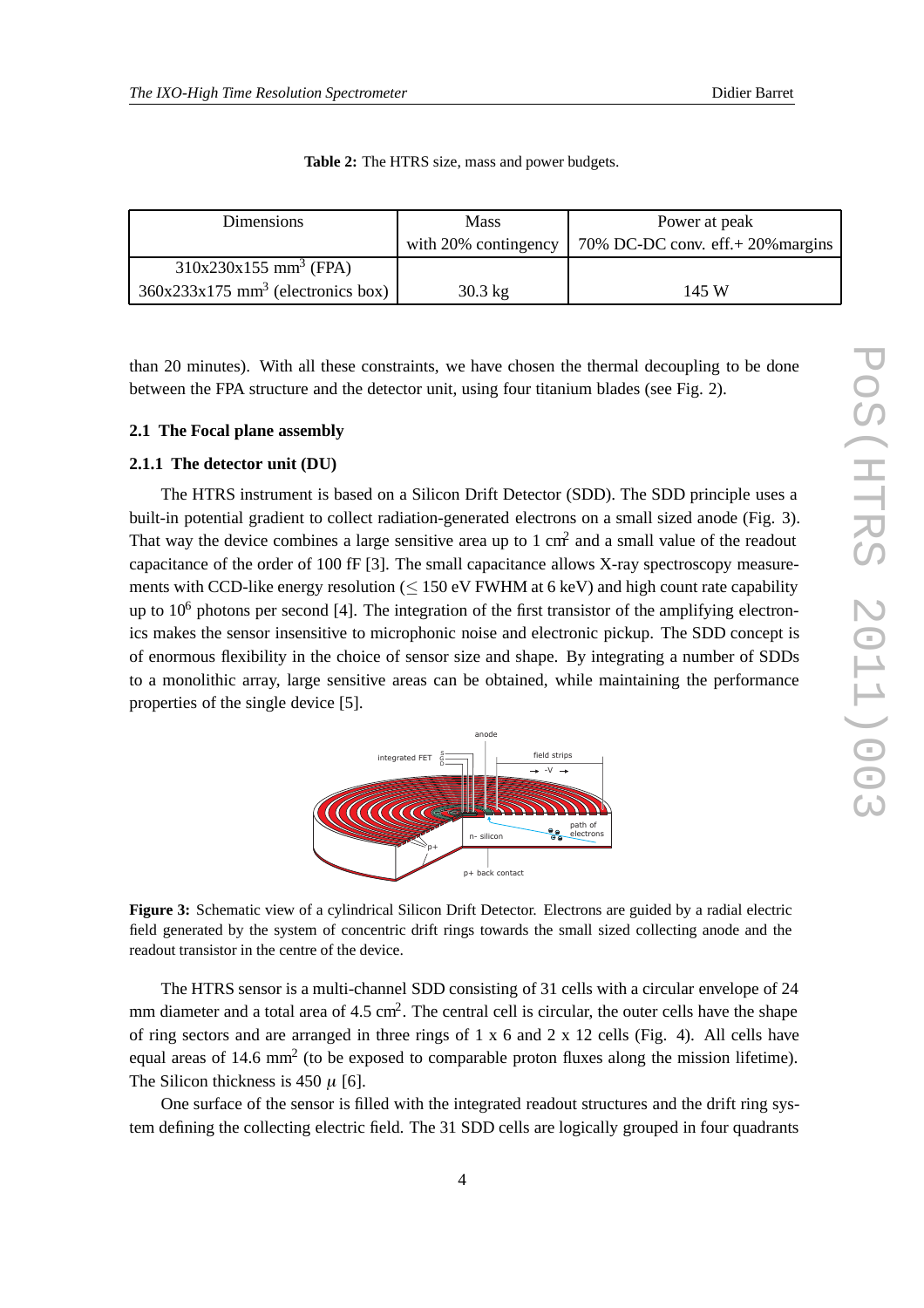of seven or eight cells with redundant supply lines. Each quadrant is connected to an eight-channel readout ASIC. For each cell the sensor opposite surface includes a shallow non-structured junction acting as thin homogeneous entrance window for backside illumination. The boundaries between the cells entrance windows is masked by a  $\sim$  200 µm wide baffle to exclude split events, i.e. photons depositing signal charges in neighboring cells, thus causing false energy information. A seven-cell prototype sensor with  $7 \times 10$  mm<sup>2</sup> sensitive area, representative of the centre of the final HTRS device is currently in production.



**Figure 4:** Mechanical sample of the HTRS sensor, readout side (left) and entrance window side (right). In the layout shown here the cell sizes vary with the radial position, the final design would have equal cell sizes.

At the HTRS experimental conditions, i.e. sensor temperature  $-40^{\circ}$ C and short signal processing time for count rate handling, the SDD energy resolution should be  $\leq 150$  eV FWHM at 6 keV. The energy resolution is stable within 2% and the gain variation is less than 2 % even at count rates exceeding  $10<sup>5</sup>$  photons per second and SDD cell, corresponding to a source intensity of ∼ 20 Crab. SDDs processed in the technology relevant for the HTRS sensor have been proven to be radiation hard with respect to X-rays up to a number of  $10^{13}$  absorbed photons. This figure would theoretically allow for a ten year continuous observation of bright sources with an intensity of several Crabs. In addition to photon irradiation, the HTRS sensor would have been exposed to  $5 \times 10^9$  protons (10 MeV equivalent) per cm<sup>2</sup> during the mission lifetime (taken to be 10 years including a 5 year extension), assuming an effective shielding of 15 mm Al. Based on experimental data [7] the non-ionizing radiation effect has been modeled to cause a deterioration of the energy resolution, not exceeding 250 eV FHWM at 6 keV after 10 years of operation.

The thermal, mechanical and electrical interface to the HTRS sensor is given by the sensor hybrid. The hybrid contains passive RC-filter components, and per quadrant a power flex connection to the electronics box and a signal flex connection to the readout board. To keep the design as compact as possible, the active components of the readout electronics are placed on a separate readout board. A graded shield plate is inserted between the sensor hybrid and the readout board to minimize the X-ray fluorescence radiation seen by the sensor. Sensor hybrid and readout board are enclosed in an Al box acting both as radiation shield and thermal interface (Fig.5). The sensor assembly is mounted on a structure, with the sensor displaced from the focal plane by 11.3 cm in order to distribute the photon flux homogeneously over the 31 SDD cells.

#### **2.1.2 The filter wheel**

The filter wheel is a system to protect the detector, to reduce the optical loading on the SDD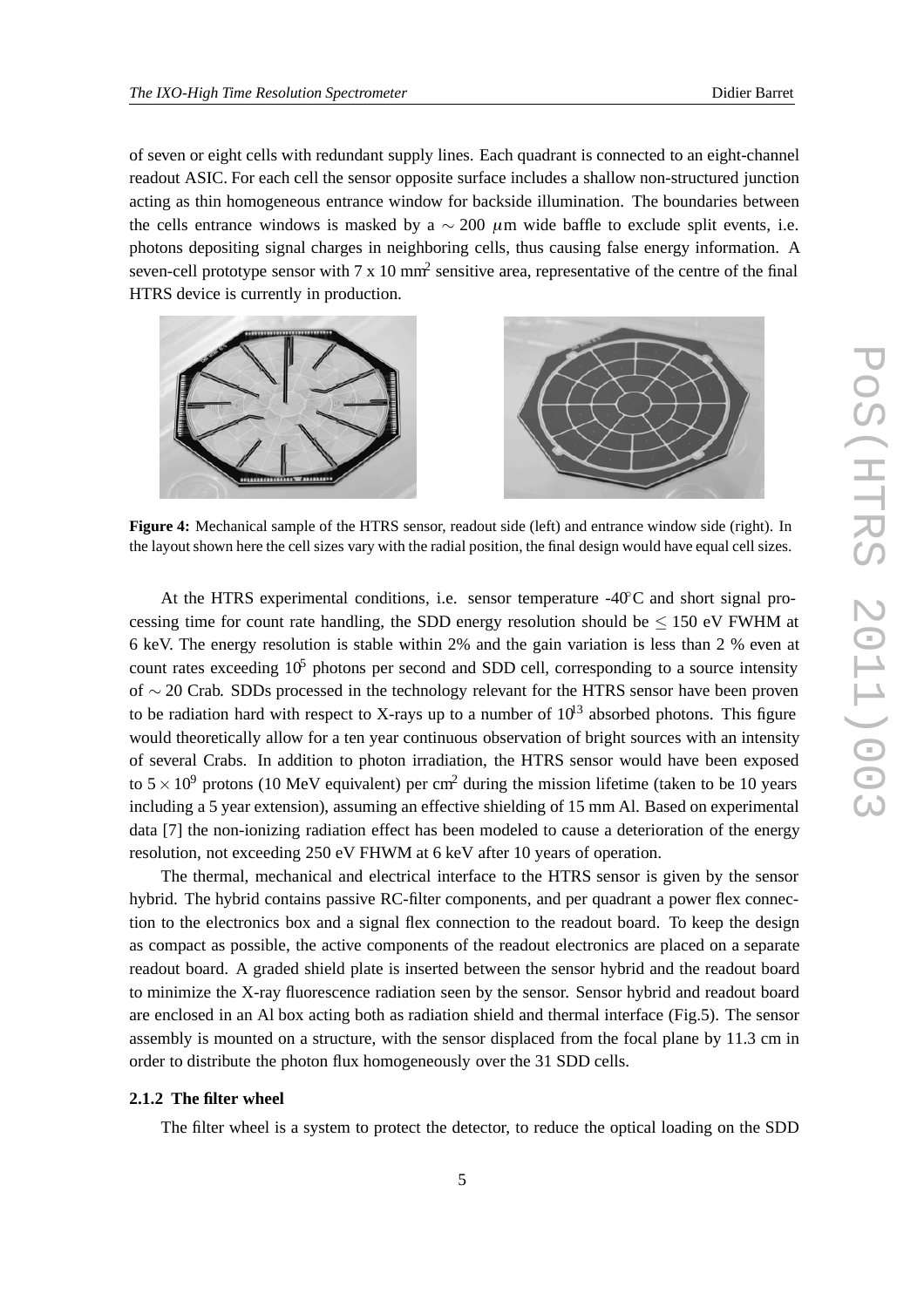



**Figure 5:** Cutaway view of the HTRS sensor assembly. The detector unit includes the detector hybrid, the readout FEE ASIC hybrid and flex interconnections. The SDD array is protected from radiations through a proton shield. The detector will be passively cooled and regulated at -40 ℃.

array and to place a radioactive calibration source in the optical beam. It consists of a rotating disk perpendicular to the optical beam and is controlled by a motor. The motor is commanded by the DPU, which allows us to select accurately a specific orientation of the filter wheel. It is currently foreseen to have 5 positions:

- 1. Closed: The closed filter consists of a  $50 \mu m$  Beryllium sheet. This provides protection against micro-meteorites of up to  $7 \mu$ m diameter. The use of a moderately thick Beryllium filter, instead of a filter opaque in the X-rays, can also be a scientific advantage for the observation of extremely bright transients, since it cuts efficiently low-energy X-ray photons. It can also be used for instrument safety reasons protecting for instance against excessive charged particle flux (solar flare or local magnetospheric storms).
- 2. Open: In this position, the beam does not cross any material at the position of the filter wheel. This "filter" is the normal position for scientific operations.
- 3. Thin filter: This filter consists of a 30 nm layer of Aluminum deposited on a plastic support. The support is planned to be a 200 nm–thick film of polypropylene  $(C_nH_{2n})$ . The goal of this filter is to reduce the photon flux in the optical range by a factor about 100, while being as transparent as possible in the X-rays. This helps reducing the optical load of the detector, and therefore the noise and energy shift, when observing X-ray sources that are relatively bright in the optical.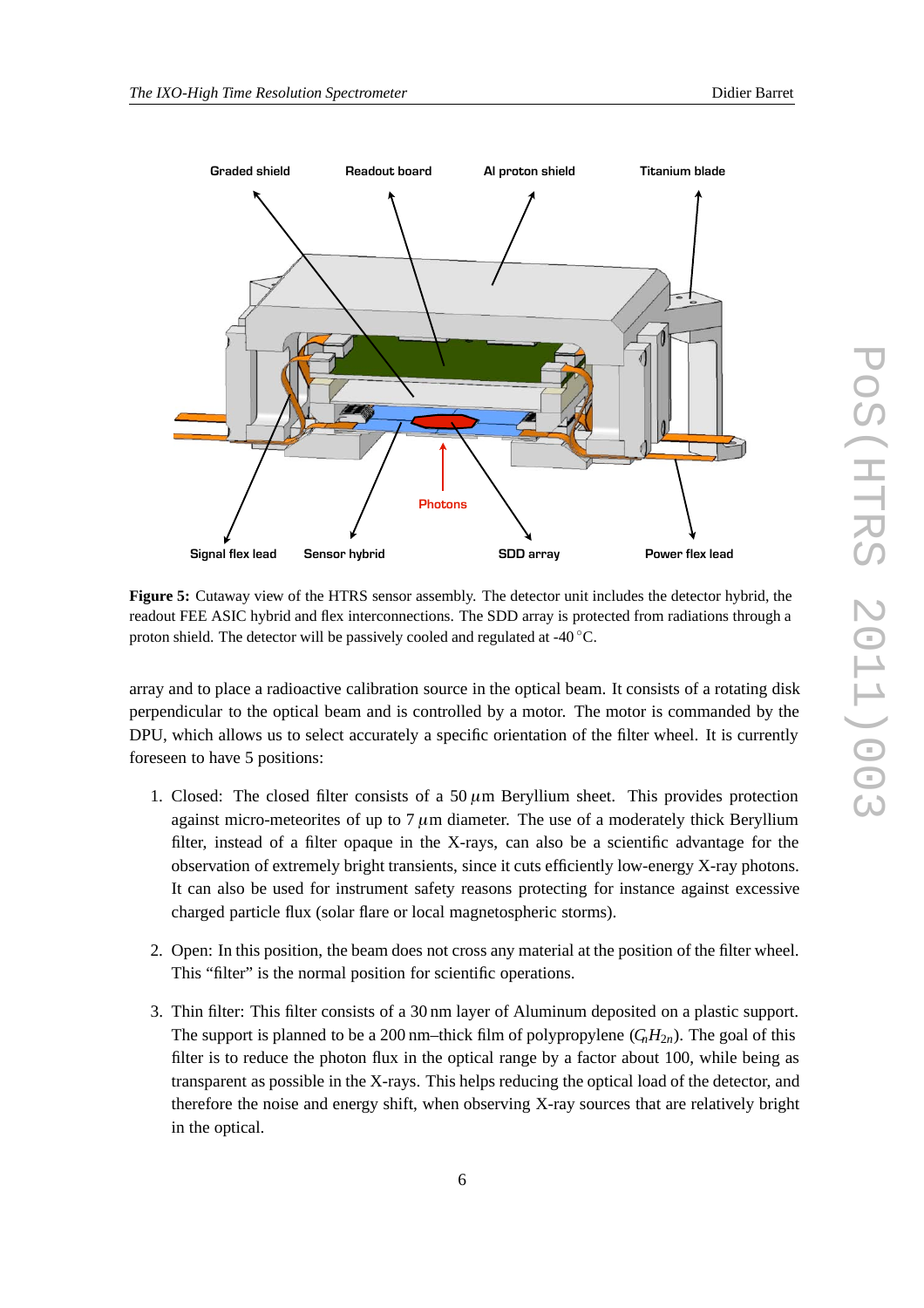

**Figure 6:** HTRS filter wheel. Left: Integrated view of the HTRS detector unit including its associated filter wheel. The filter wheel fits very closely into the FPA. Right: Cut-out view of the filter wheel with its 5 positions, showing the perpendicular mounting of the motor and the bevel gear.

- 4. Thick filter: This filter is identical to the thin filter, but the Aluminum layer is 50 nm thick. It is used in case of X-ray sources that are very bright in the optical.
- 5. Calibration sources: A filter containing a radioactive source can be put in and out of the beam in order to perform energy calibration measurements. The chosen radioactive element is <sup>55</sup>Fe, producing a Mn  $K\alpha_{1,2}$  line around 5.9 keV. Its half-life of 2.73 yr is compatible with the relatively long foreseen lifetime of the IXO mission.

Fig. 6 shows the preliminary design of the filter wheel configuration. Except for the specific mechanism parts (motor, gears, bearings), which are mostly steel, and the filters, all elements of the filter wheel are in Aluminum. The total mass of the filter wheel is less than 800 g. The motor is a stepper motor with significant flight heritage. Redundancy is assured by the presence of double-winding. Because of the very limited height of the filter wheel, the motor has been placed horizontally, and the wheel axis is driven through a bevel gear. A planetary gear with moderate reduction could be fitted to the motor's axis if the torque of the motor proves insufficient. The axis is mounted on the wheel support using a single double-row pre-stressed ball bearing. The filter wheel is equipped with a system of control of the position, so that the central unit receives an independent acknowledgment that the correct filter position has been reached. This is realized by placing a redundant set of potentiometers on the tip of the axis.

The support structure of the wheel is machined out of a cylindrical block of Aluminum, providing an empty space in which all gears are located. Thanks to this design, any contaminant originating from the wearing of moving pieces or from the lubricant inside the gears or motor are trapped inside this cavity, and cannot reach the detector. A pipe (not shown on the figure) shall be fitted to the wheel support structure, so that the content of the cavity is evacuated outside of the HTRS. Contamination coming from the bearing is reduced by the presence of a labyrinth between the wheel and the support.

The wheel itself is composed of a disk mounted on a rotation axis. Ribs are added to the wheel to increase rigidity. The disk has five holes to allow the mounting of the different filters with 35 mm clear diameter. The thin, thick and closed (i.e., Beryllium) filters are all mounted on a similar annular mount, which is screwed directly onto the wheel.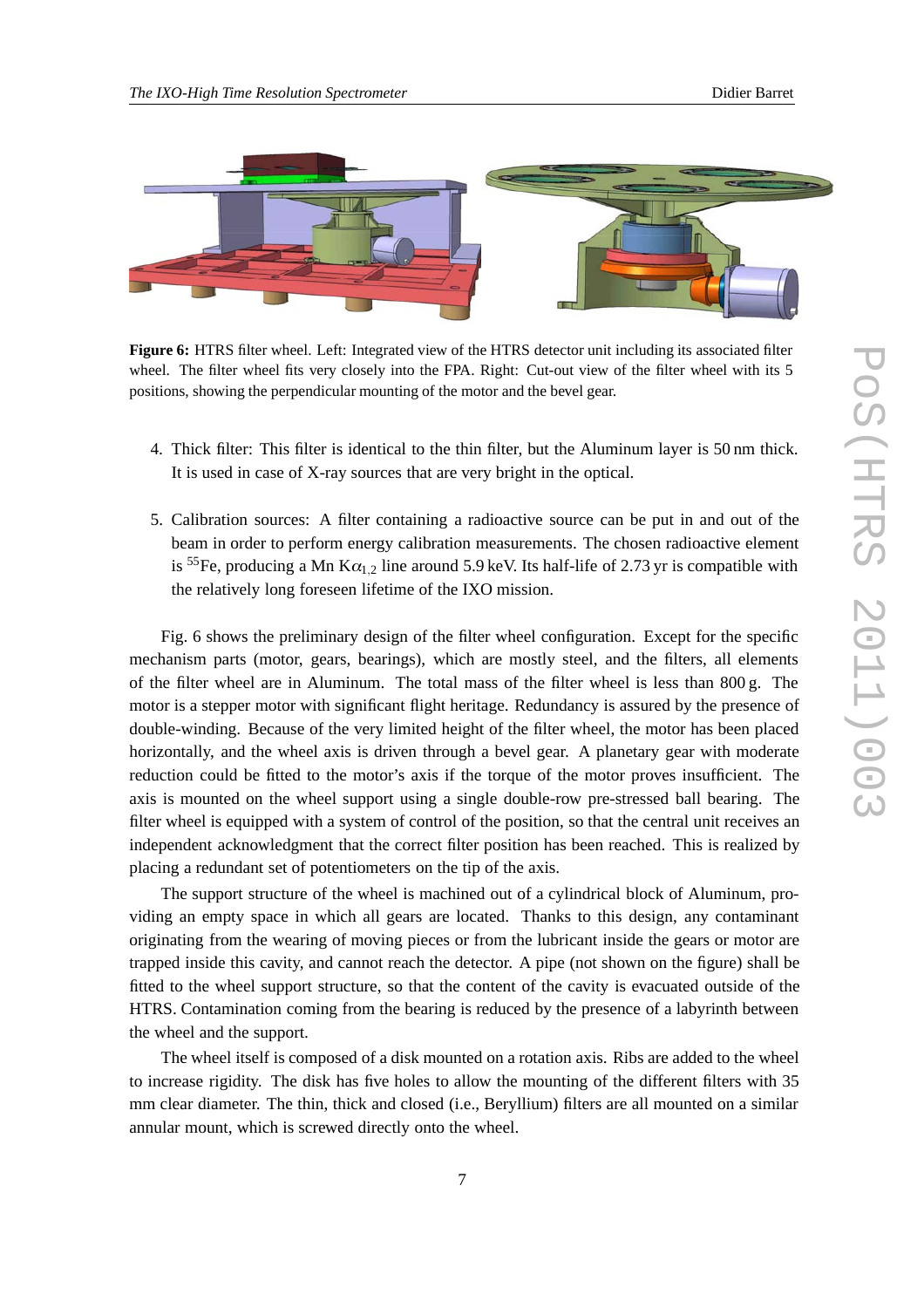

**Figure 7:** Two different implementations of the readout front-end electronics of the HTRS: the digital shaper option on top and the classical analog readout at the bottom.

Radioactive <sup>55</sup>Fe source is placed on one filter position. The radioactive sources are encapsulated in an Aluminum support which covers the back of the source. This acts as a collimator and shield, but also generates fluorescence Aluminum lines around 1.5 keV, which improves the determination of the energy calibration. With the requirement that pixels can be calibrated with better than 1% accuracy in a 1-minute exposure after 15 years, the source requires an activity at the time of launch of 3 MBq in total.

#### **2.2 The HTRS electronics**

#### **2.2.1 Detector readout: analog and digital**

To achieve an energy resolution and gain stability independent of the input count rate, the first integrated FET is configured as the input stage of the charge sensitive amplifier with capacitive feedback and pulsed reset[5]. Concerning the pulse processing electronics, two parallel developments are under study: a full analog chain (our current baseline) and a digital chain (Fig. 7). In the full analog option, each of the four FEE ASICs includes: 8 pre-amplifiers, 8 shaping amplifiers with a 600 ns peaking time, 8 peak stretchers and a 8 to 1 analogue multiplexer. In the PPU, the FEE output signals are digitized at moderate speed (10 MHz) to be de-multiplexed and to recover the event amplitudes. This option is currently studied by Politecnico de Milano.

In the digital option, each of the four FEE ASICs includes 8 pre-amplifiers only. In the PPU, the FEE output signals (one per SDD) are digitized at a high rate (40 to 100 MHz). Both the analog and digital solution use secondary shaper filters with a short peaking time of 200 ns in order to detects the events and identify pileup occurrences. This filter makes a non-optimal measurement of the event amplitude, while the slow filter with a peaking time of 600 ns is dedicated to the event amplitude measurement.

The main advantage of the full analog option is the simplicity of the PPU. There are only four Analogue to Digital Converters (ADCs) clocked at 10 MHz. Moreover the data processing is very simple. As a consequence the power consumption is lower in the analog option than in the digital one. On the other hand, the digital option offers a lot of versatility, with potentially improved performance (which can be further optimized in flight, see below).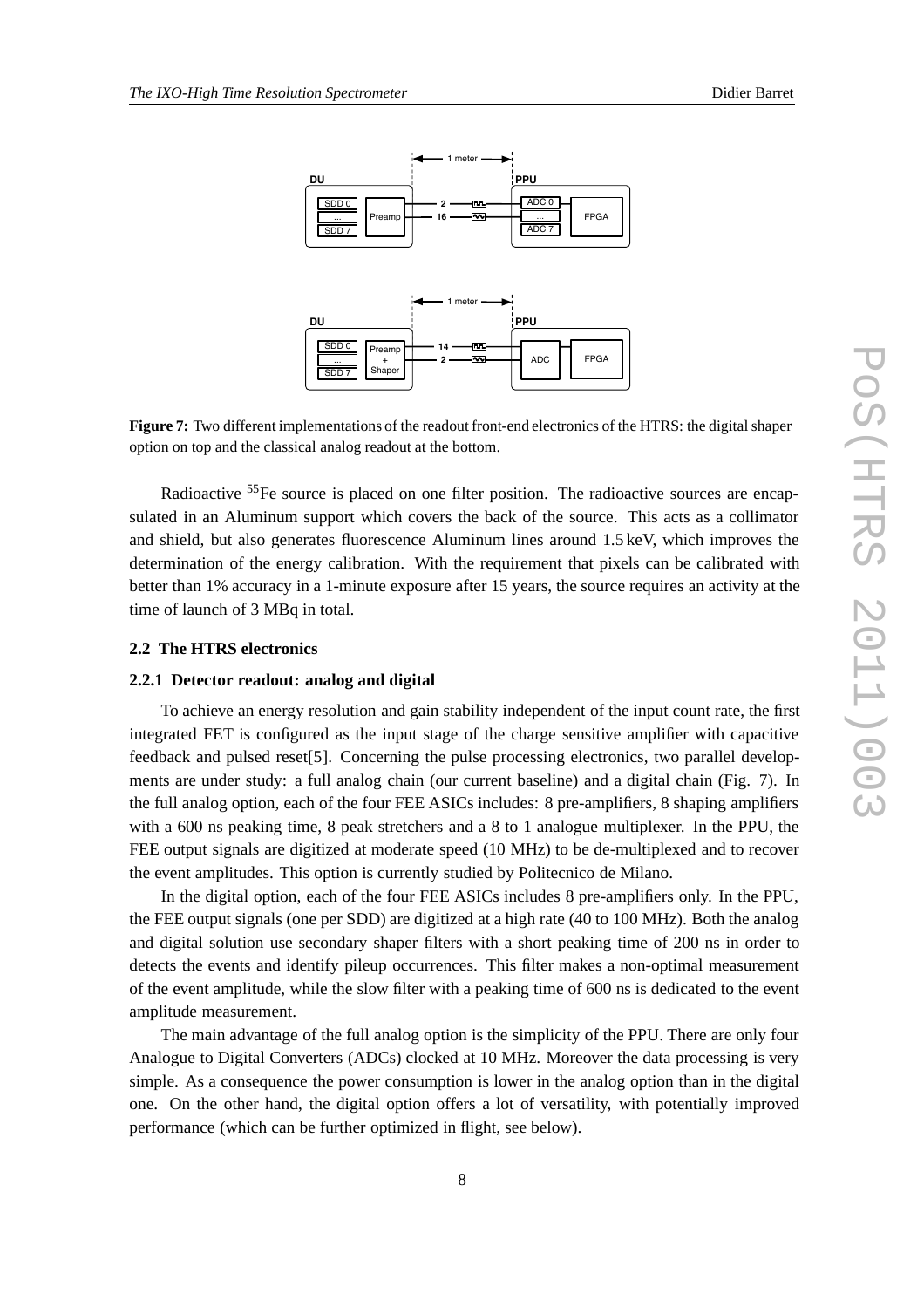#### **2.2.2 The Data Processing Unit**

The DPU is located in the science data flow between the PPUs and the spacecraft. Its main tasks are event-preprocessing, data compression and data formatting. Furthermore, it distributes and executes telecommands from the spacecraft, controls the heaters and the filter wheel and acts as an interface for the collection of housekeeping data. Fig. 8 shows a block diagram of the current baseline concept. The raw science data arrive in parallel for all 31 SDDs from the PPUs. An FPGA first adds a time tag and then applies a commandable linear gain correction for each pixel individually. Depending on the selected data format, the FPGA either collects an energy spectrum with selectable bin size and integration time or produces simple event packets. The standardized data products (see the section on data modes below) are always generated.

A CPU then collects the data from the FPGA and stores and compresses them in the internal HTRS mass memory. The DPU is in charge of transferring the compressed data to the spacecraft telemetry system. Different data compression levels and algorithms have been compared in order to reach high compression factors while keeping the output rate of the compressed telemetry packets compliant with the allocated telemetry rate. Those are being studied in more detail on a simulation platform for the currently foreseen Leon III CPU implementation.



**Figure 8:** The Data Processing Unit block diagram with its main functionality identified.

#### **3. Performance**

#### **3.1 The HTRS quantum efficiency**

When computing the quantum efficiency of the HTRS, we have assumed that the entrance layer is made of a 30 nm of Al, which is the minimum that is technically feasible today. The thickness of the Al layer is still subject to optimization. It affects the quantum efficiency mostly in the low energy band, i.e. between 0.3 keV and 1.5 keV. Based on the XMM-pn CCD experience, we have also assumed a 6 nm Si dead layer, which represents the non depleted part of the diode entrance window. Transparencies of the filters have been estimated through Monte Carlo simulations. Cross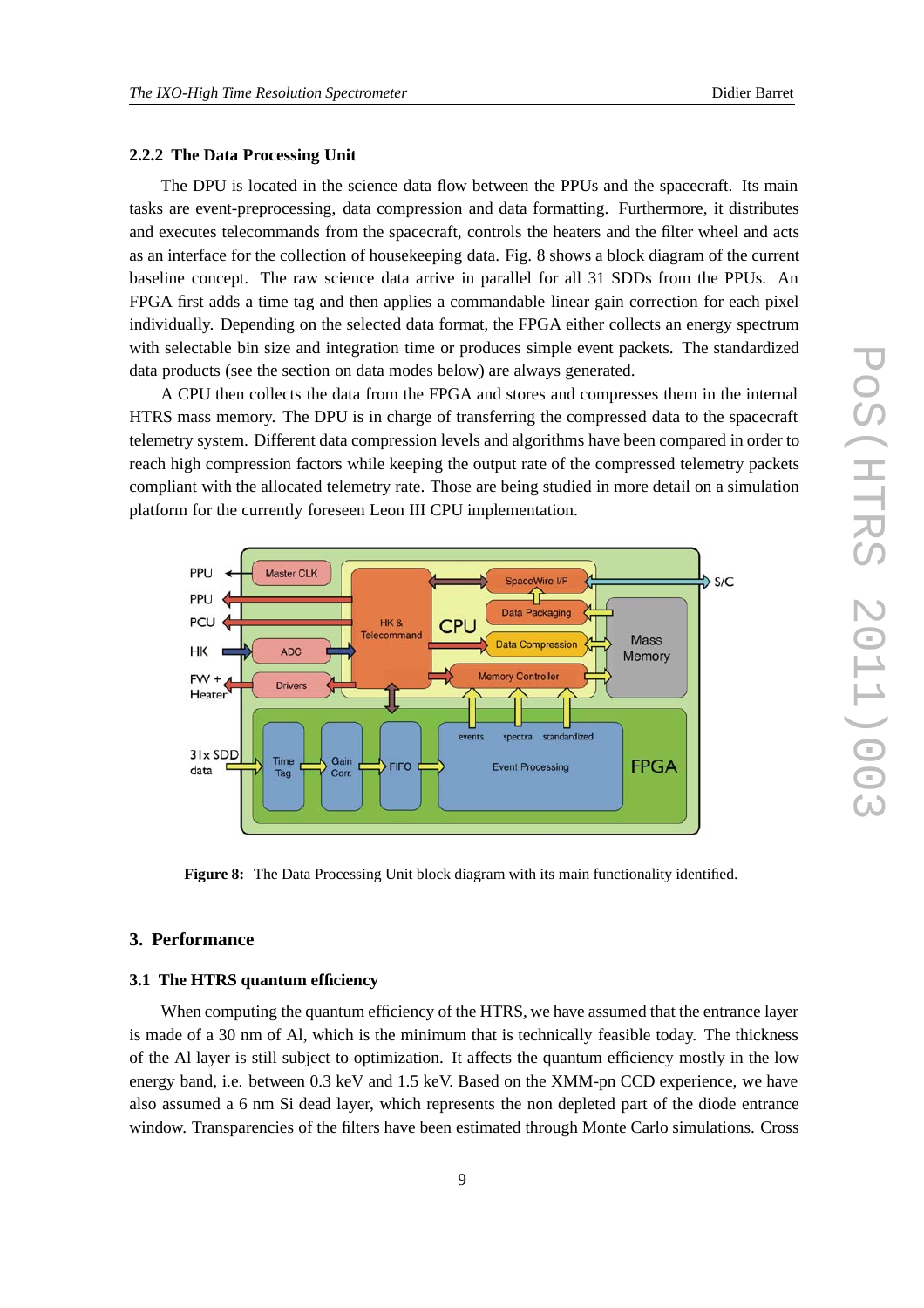sections were provided by the EPICSHOW software v 98-1, which uses the EPIC (Electron Photon Interaction Code) data libraries. In addition, as mentioned above, a mask is required to avoid split events. In our baseline, we have assumed a mask with  $200 \mu m$  spoke width.

For the nominal case (i.e. perfect alignment), an out-of-focus distance of 11.3 cm and a 24 mm diameter array, the mask represents a covered area fraction of 10%. The mask is opaque to X-rays up to 20 keV. The covered fraction of the mask is determined by the overall size of the detector, the number and size of the SDD cells. There is a trade-off between the count rate performance of the HTRS and the number of cells, over which the focal beam is spread. There is also a trade-off between the size of the SDD cell and the energy resolution degradation (leakage current increase) in response to proton irradiation (the bigger the cell, the faster the degradation at a given operating temperature). An optimization study through simulations to further reduce the mask loss fraction is on going. First results still indicate that a 10% estimate for the loss due to the mask is rather on the high side.

Based on the assumptions mentioned above, the quantum efficiency of the HTRS is shown in Fig. 9 for the open, thin and thick filter positions. As can be seen, the QE of the HTRS between  $\sim$  2 and 10 keV is determined by the fraction of photons absorbed in the mask used to avoid split events in the detector. At energies below 1.5 keV the quantum efficiency is set by the thin layer of Aluminum placed on the SDD bulk. Baseline optical filters (which are also subject to optimization) further attenuate the energy response below  $\sim$  3 keV.



**Figure 9:** Quantum efficiency of the HTRS array with the mask (assuming an absorption of 10%) and the three filter positions.

#### **3.2 The HTRS effective area**

Along the ESA industrial studies, the effective area curves of the HTRS have been generated with the current IXO mirror response and the quantum efficiency curves presented in Fig. 9 (courtesy of Tim Oosterbroek). The effective area of the HTRS compared with the XMM-Newton EPIC-PN one is shown in Fig. 10. Note that compared with XMM-Newton (thin filter), the effective area at 6.4 keV is increased by a factor of about 17. To illustrate what such increase in effective area means, we have simulated a 1 second Crab observation by the HTRS. The observed unfolded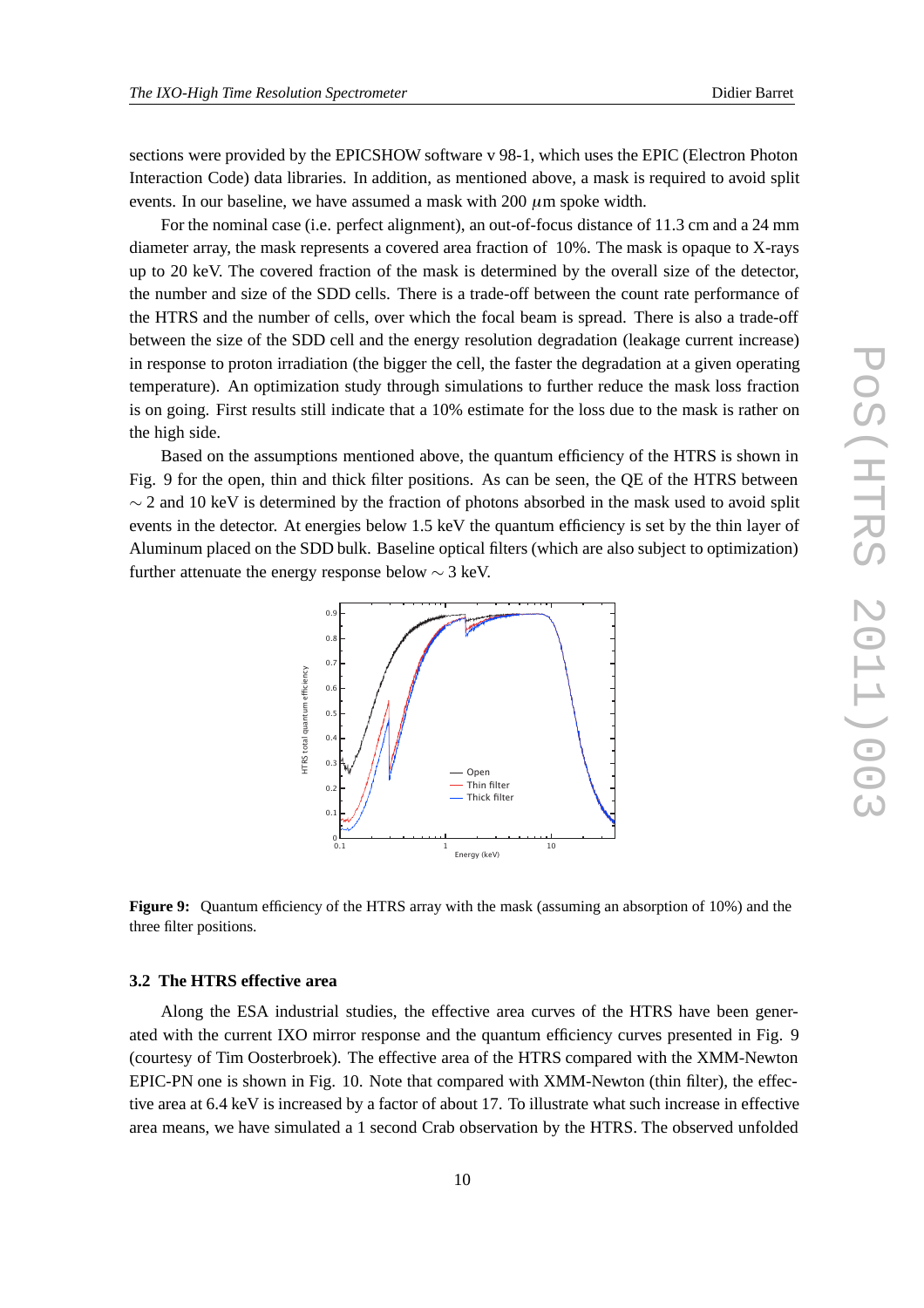spectrum is shown in Fig. 10. The Crab currently produces about 170 000 counts/s over the whole energy range.



**Figure 10:** Left) HTRS effective area, compared with the XMM-Newton EPIC-PN one: there is a factor of 17 between the effective area at 6.4 keV between the two instruments. Right) HTRS unfolded Crab spectrum as observed during a 1 second exposure.

#### **3.3 Detection efficiency: analog versus digital readout**

The performance of the HTRS with respect to pile-up for observations of bright X-ray sources has been determined by simulations and analytical estimates [8]. The Monte-Carlo simulations are based on individual photons generated by a time-varying Poisson process generator [9] with realistic energy spectra and optional red-noise behavior [10].

The photons are distributed among the HTRS SDD pixels using a PSF for the particular outof-focus position as shown in Fig. 11, which has been calculated for the Silicon Pore Optics mirror design according to mirror data provided by Tim Oosterbroek. Apart from the nominal alignment case we have also taken into account possible alignment margins in order to investigate the performance of the HTRS for these scenarios.

In both the analog and digital shaper options, there exists a minimum time  $(F)$  below which two photons are counted as one, with the energy of the resulting event being the sum of the energy of the two photons. This is what defines pile-up (those events are not good for science). For the analog option, the minimum time is 200 ns. It is comparable for the digital solution if the ADC rate is 40 MHz, but decreases to 80 ns if the ADC speed is 100 MHz. On the other hand, clean events, i.e. events for which both the time and energy can be reconstructed accurately must be separated in time by  $T_1 = 1100$  ns (analog option) and  $T_1 = 1250$  ns (digital option with an ADC rate of 40 MHz) or  $T_1 = 500$  ns (digital option with an ADC rate of 100 MHz). For two photons falling in a time interval comprised between  $T_2$  and  $T_1$ , in the analog option, two photons are counted. However, only the energy of the first event is measured with reduced accuracy (using the output of the fast 200n s shaper), while the second event is discarded due to limitation in the multiplexing speed. On the other hand, in the digital option, two photons are counted and their energy is measured with a reduced accuracy (those events are good for science). The pile-up and good event fractions are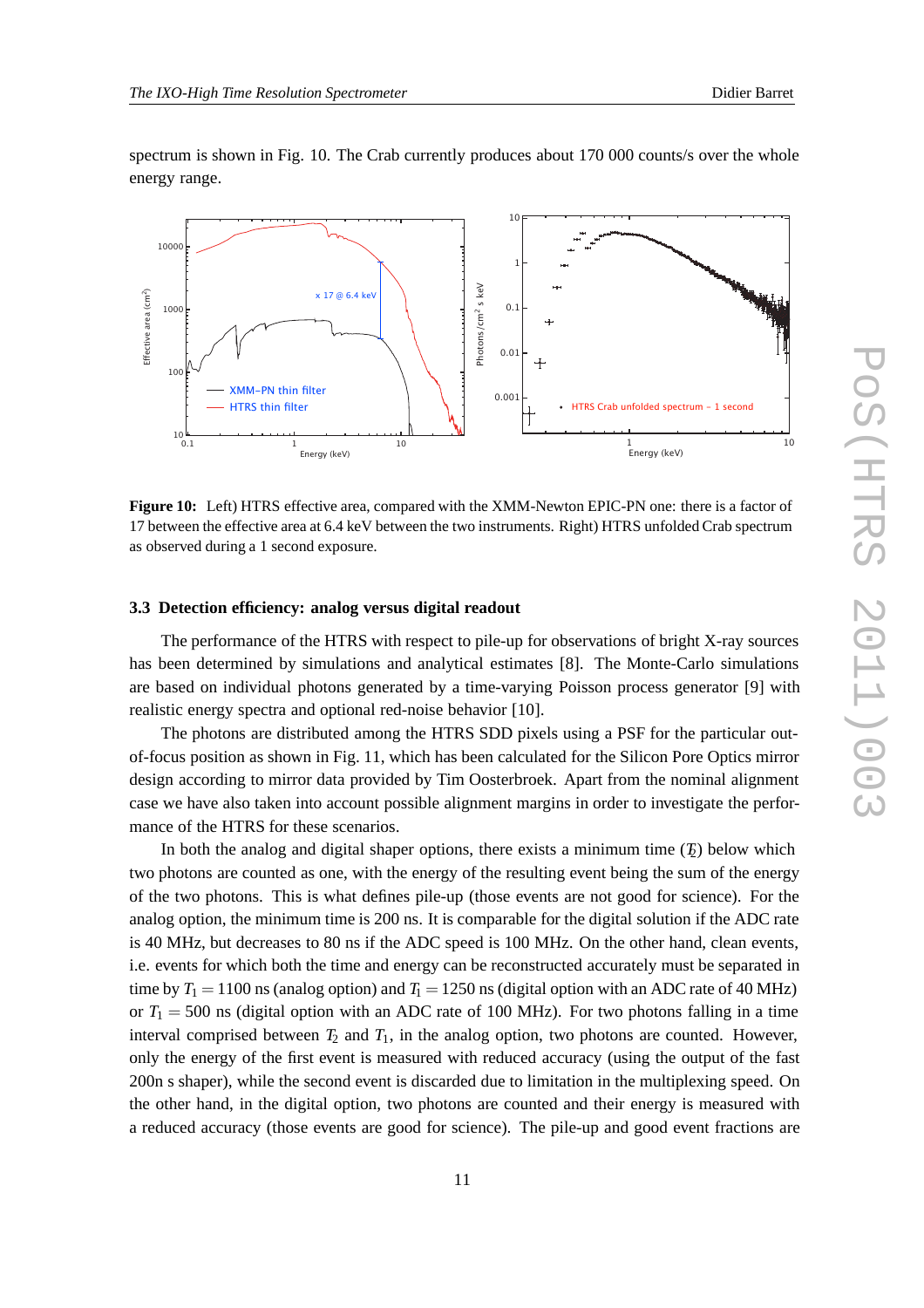

**Figure 11:** Distribution of 1 keV photons on the HTRS detector at an out-of-focus distance of 11.3 cm, according to mirror data provided by Tim Oosterbroek. The left-hand image displays the PSF for the nominal alignment, whereas in the right-hand image the PSF is shifted with respect to the central position assuming a combination of all possible alignment inaccuracies. In this worst case scenario still 99.9% of the incident photons are located within the detector radius.



**Figure 12:** Left) HTRS simulated pile-up performance as a function of the input count rate for both the analog and digital readouts (this assumes  $T_2 = 200$  ns for the analog and digital option with an ADC rate of 40 MHz, and  $T_2 = 80$  ns for the digital readout with an ADC speed of 100 MHz. Right) HTRS detection efficiency as a function of input count rate for the three solutions, as defined as the fraction of good events for which both the energy and arrival time are measured.

displayed in Fig. 12 for different source brightness. As can be seen, both solutions match the top level HTRS requirement of handling a 1 Crab source with less than 2% pile-up. Clearly the use of high speed ADCs can further improve the count rate performance of the instrument.

## **4. Data modes and data rates**

The HTRS can handle bright sources with fluxes of 1 Crab and more, resulting in event rates of 170000 counts/sec and higher. This corresponds to raw data rates of up to and exceeding 5 Mbit/s if individual events were transmitted. As in the ESA study the telemetry allocated to the HTRS is only 840 kbit/s (for a duration equivalent to the observation length), however, transmitting single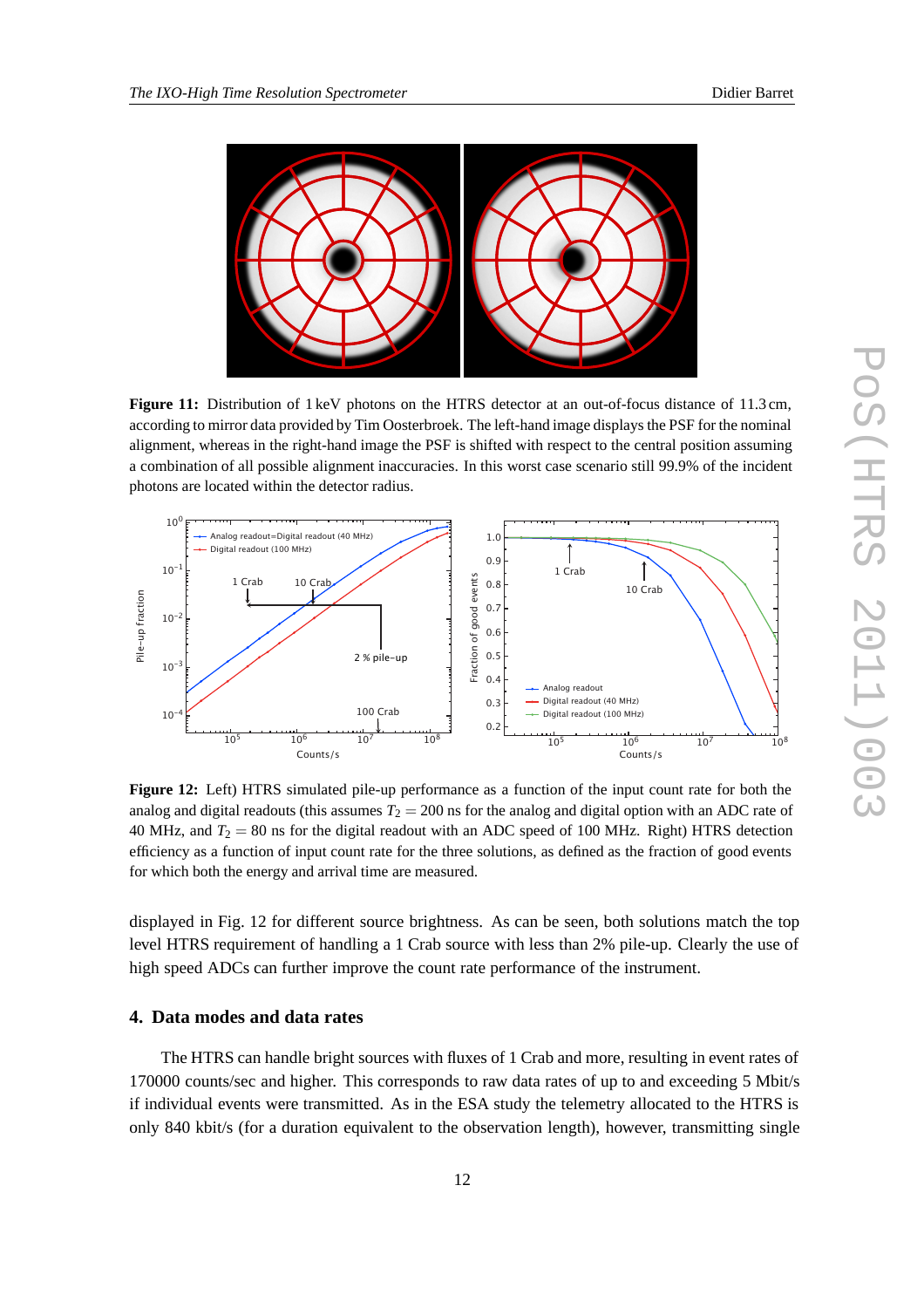event information would only be possible in the case of observations of the faintest HTRS targets. For the majority of observations, it is therefore necessary to employ data compression strategies that allow to encode all scientifically relevant information within the permitted telemetry envelope.

For a typical astronomical data set, Monte Carlo studies show that the compression ratio for simple event lists (i.e., a stream of time tags and SDD and energy information) is only up to 50%, even when using very efficient (and CPU-intensive) data compression algorithms such as bzip2. The same studies show that significantly higher compression ratios of up to a factor of 5 and more are possible in a so-called "compressed binned data mode". The heritage of this data mode are the "science archive" data modes implemented in the experiment data system (EDS) of the Rossi X-ray Timing Explorer (see Appendix F to the RXTE NRA). In contrast to the RXTE, however, the implementation of the data mode is mainly in software in the DPU and not entirely in dedicated hardware.

In the first step of forming data packets for the compressed binned data mode, event data from individual SDDs are energy corrected onto a set of pulse invariant energy channels. In a second step spectra are accumulated from all events measured within a given time. Depending on the scientifically required time resolution, such spectra can be measured with sampling frequencies of up to 4096 Hz (definable by the observer). With 256 energy channels per spectrum, the energy response of the SDDs can be oversampled sufficiently enough for most scientific questions, however, it is foreseen that the exact energy binning can be influenced by the observer. In a third step, these spectra are then compressed using a compression algorithm such as gzip or bzip2. Our studies show that modern space-qualified processors are sufficiently fast to allow this step to be performed in software, i.e., no hardware compression is necessary. Since the available compression algorithms are very efficient in removing unused zeros, this approach also allows us to use 16 bit registers during the spectral accumulation, thereby avoiding integer overflows.

Monte Carlo studies show that for the majority of HTRS targets, this approach allows to stay within the allocated telemetry limits. Because the compression ratio depends on the source behavior, however, observations of few bright sources could still generate data rates greater than the telemetry rate. In this particular case it is foreseen to store the remaining data on-board in an internal mass memory and download it during observations of sources generating a compressed data rate lower than 840 kbit/s. In order to size this internal mass memory, Monte Carlo simulations based on realistic one year observing plans were performed, assuming that 4.8 Msec are dedicated to the HTRS. For each observation, spectral and temporal resolution are set according to realistic science goals. These realistic simulations show that even in worst case, 64 Gbits of mass memory are sufficient to ensure the storage and eventual download of all HTRS science data.

In addition to the science data described above, for all observations the HTRS also provides highly compressed data in a standardized format that is independent of the settings of the binned data mode and ensures that directly comparable data are taken for all sources with the HTRS. These standardized modes are still under discussion, with the baseline consisting i) a binned mode with 1ms time resolution and 4 wide energy channels covering the full HTRS band, ii) a binned mode with full energy resolution (256 channels) and a time resolution of 1s, and iii) event data taken at full energy and time resolution for 1s every 512 s. In total, the telemetry requirement for these standard data is 0.1 Mbit/s. These standard data could be telemetered to Earth with higher priority than the more voluminous compressed binned data mode packets, to allow observers quick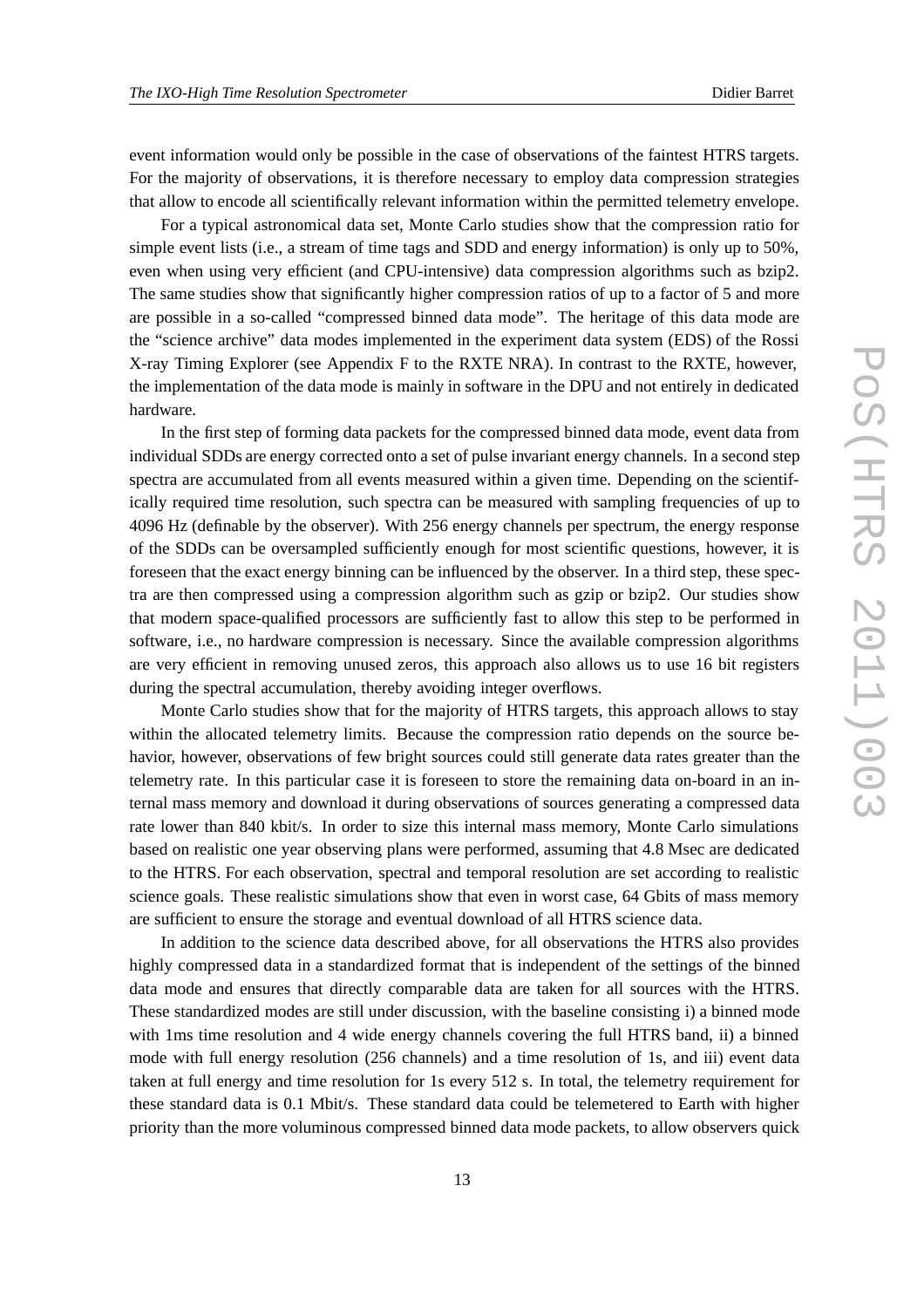feedback on the behavior of the target.

#### **5. Conclusions**

As designed, the HTRS relies on existing technologies, which all have a high technology readiness level, building up from significant space heritage. Its electrical, mechanical and thermal designs have reached a high level of maturity, along the assessment study phase concluded in mid-2010. Performance simulations have provided support for design evolutions and trade-off analysis. The current HTRS design meets the top level requirement defined for IXO (*>* 90% throughput at 1 Crab) with very safe margins. Funding is in place to terminate the main HTRS related hardware activities (ASIC, digital shaper, ...). The recent abandon of IXO implies a reconfiguration of the payload for the European-led mission, and a drop of the HTRS as a stand-alone instrument. It is already certain that the work accomplished for the HTRS will not be wasted, and will be useful for implementing a high count rate capability for the new mission.

## **Acknowledgements**

It is a pleasure to thank all the members of the ESA and NASA of the project teams, led by Nicola Rando (ESA) and Jean Grady (NASA). Special thanks to Didier Martin, IXO study payload manager and his team, for helpful comments along the instrument definition review and mid-term review. The HTRS effective area curves have been computed by Tim Oosterbroek (ESA). The research presented in this paper was funded in part by Bundesministerium fuer Wirtschaft und Technologie under Deutsches Zentrum fuer Luft- und Raumfahrt grants 50 QR 0901-03.

We are grateful to their continuous support and interests to the HTRS on IXO: D. Altamirano, A. Baykal, S. Bhattacharyya, T. Belloni, E. Cackett, P. Callanan, D. Chakrabarty, M. Diaz-Trigo, C. Done, K. Ebisawa, S. Farrell, M. Gilfanov, E. Gogus, E. Gourgoulhon, J. Homan, W. Hermsen, P. Jonker, E. Kalemnci, Ph. Kaaret, E. Kendziorra, M. van Kerkwijk, M. van der Klis, W. Kluzniak, C. Kouvelioutou, D. Lai, J.P. Lasota, T. Maccaronne, K. Makishima, C. Miller, J.F. Olive, F. Paerels, I. Papadakis, J. Paredes, J. Poutanen, D. Psaltis, N. Réa, R. Remillard, M. Revnivtsev, J. Rodriguez, R. Rothschild, L. Stella, M. Tagger, J. Tomsick, H. Tsunemi, Y. Uchiyama, A. Watts, R. Wijnands, J. in't Zan't, A. Zdziarski.

#### **References**

- [1] X. Barcons, D. Barret, M. Bautz, J. Bookbinder, J. Bregman, T. Dotani, K. Flanagan, R. Fraga-Encinas, J. Grady, H. Kunieda, D. H. Lumb, K. Mitsuda, K. Nandra, T. Ohashi, L. Piro, N. Rando, L. Strüder, T. Takahashi, T. G. Tsuru, and N. E. White, "International X-ray Observatory (IXO) Assessment Study Report for the ESA Cosmic Vision 2015-2025," *ArXiv e-prints* , Feb. 2011.
- [2] D. Barret, T. Belloni, S. Bhattacharyya, M. Gilfanov, E. Gogus, J. Homan, M. Méndez, J. M. Miller, M. C. Miller, S. Mereghetti, S. Paltani, J. Poutanen, J. Wilms, and A. A. Zdziarski, "Science with the XEUS high time resolution spectrometer," in *Society of Photo-Optical Instrumentation Engineers (SPIE) Conference Series*, *Society of Photo-Optical Instrumentation Engineers (SPIE) Conference Series* **7011**, Aug. 2008.